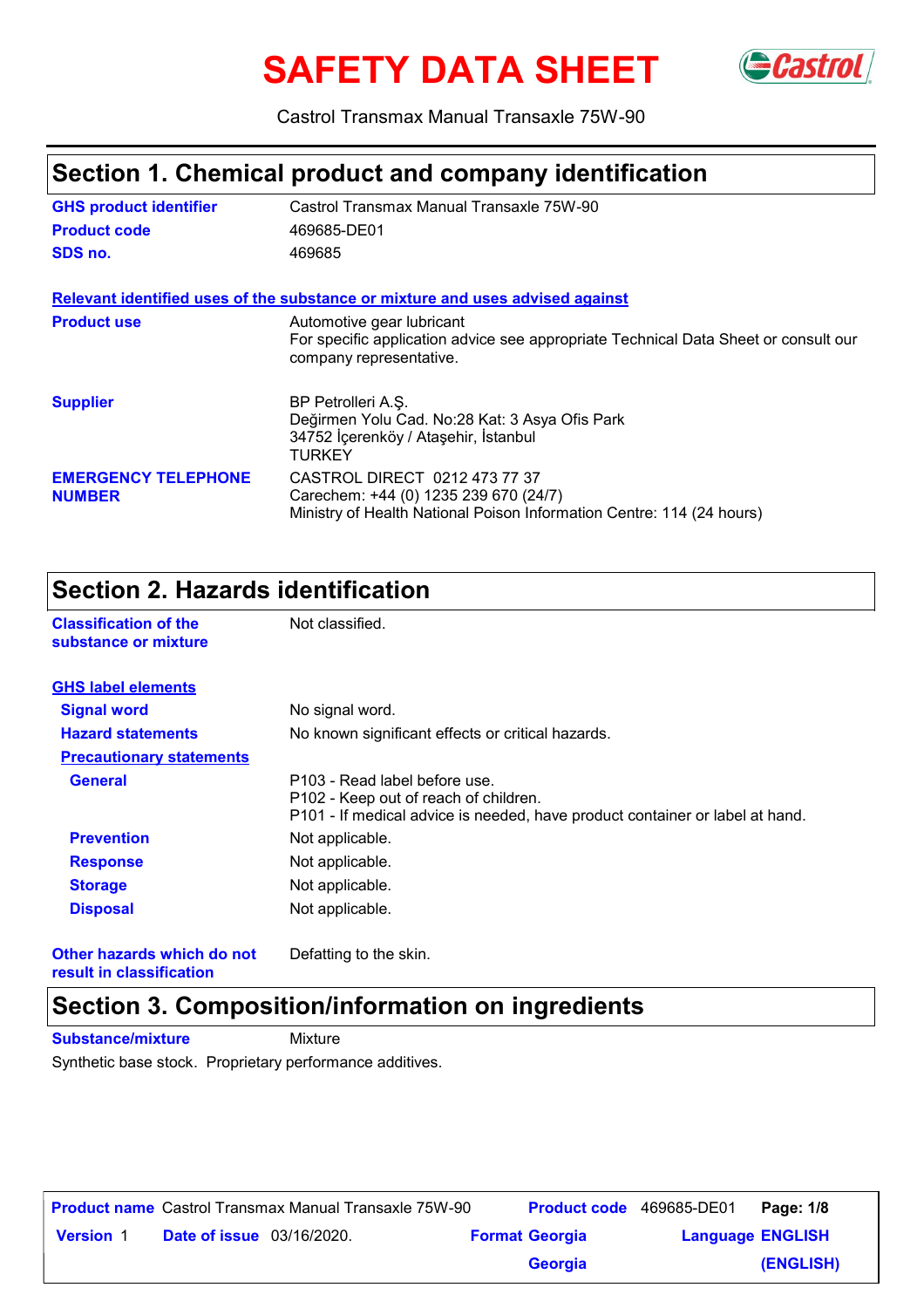### **Section 3. Composition/information on ingredients**

| <b>Ingredient name</b>                                                     | %          | <b>CAS number</b>                    |
|----------------------------------------------------------------------------|------------|--------------------------------------|
| 1-Decene, homopolymer, hydrogenated                                        | 225 - ≤50  | 68037-01-4                           |
| Dec-1-ene, homopolymer, hydrogenated Dec-1-ene, oligomers,<br>hydrogenated | 225 - ≤50  | 68037-01-4                           |
| Base oil - unspecified                                                     | ≤10        | Varies - See Key to<br>abbreviations |
| Phosphoric acid esters, amine salt<br>$(Z)$ -octadec-9-enylamine           | <1<br>≤0.3 | Proprietary<br>112-90-3              |

**There are no additional ingredients present which, within the current knowledge of the supplier and in the concentrations applicable, are classified as hazardous to health or the environment and hence require reporting in this section.**

**Occupational exposure limits, if available, are listed in Section 8.**

#### **Section 4. First aid measures**

| <b>Description of necessary first aid measures</b> |                                                                                                                                                                                                                                         |
|----------------------------------------------------|-----------------------------------------------------------------------------------------------------------------------------------------------------------------------------------------------------------------------------------------|
| <b>Inhalation</b>                                  | If inhaled, remove to fresh air. Get medical attention if symptoms occur.                                                                                                                                                               |
| <b>Ingestion</b>                                   | Do not induce vomiting unless directed to do so by medical personnel. Get medical<br>attention if symptoms occur.                                                                                                                       |
| <b>Skin contact</b>                                | Wash skin thoroughly with soap and water or use recognised skin cleanser.<br>Remove contaminated clothing and shoes. Wash clothing before reuse. Clean<br>shoes thoroughly before reuse. Get medical attention if symptoms occur.       |
| <b>Eye contact</b>                                 | In case of contact, immediately flush eyes with plenty of water for at least 15<br>minutes. Eyelids should be held away from the eyeball to ensure thorough rinsing.<br>Check for and remove any contact lenses. Get medical attention. |
| Most important symptoms/effects, acute and delayed |                                                                                                                                                                                                                                         |

See Section 11 for more detailed information on health effects and symptoms.

| Indication of immediate medical attention and special treatment needed, if necessary |                                                                                    |  |  |  |
|--------------------------------------------------------------------------------------|------------------------------------------------------------------------------------|--|--|--|
| <b>Specific treatments</b>                                                           | No specific treatment.                                                             |  |  |  |
| <b>Notes to physician</b>                                                            | Treatment should in general be symptomatic and directed to relieving any effects.  |  |  |  |
| <b>Protection of first-aiders</b>                                                    | No action shall be taken involving any personal risk or without suitable training. |  |  |  |

### **Section 5. Firefighting measures**

| <b>Extinguishing media</b>                               |                                                                                                                                                                                                   |
|----------------------------------------------------------|---------------------------------------------------------------------------------------------------------------------------------------------------------------------------------------------------|
| <b>Suitable extinguishing</b><br>media                   | In case of fire, use foam, dry chemical or carbon dioxide extinguisher or spray.                                                                                                                  |
| <b>Unsuitable extinguishing</b><br>media                 | Do not use water jet.                                                                                                                                                                             |
| <b>Specific hazards arising</b><br>from the chemical     | In a fire or if heated, a pressure increase will occur and the container may burst.                                                                                                               |
| <b>Hazardous thermal</b><br>decomposition products       | Combustion products may include the following:<br>carbon oxides (CO, CO <sub>2</sub> ) (carbon monoxide, carbon dioxide)                                                                          |
| <b>Special protective actions</b><br>for fire-fighters   | Promptly isolate the scene by removing all persons from the vicinity of the incident if<br>there is a fire. No action shall be taken involving any personal risk or without<br>suitable training. |
| <b>Special protective</b><br>equipment for fire-fighters | Fire-fighters should wear positive pressure self-contained breathing apparatus<br>(SCBA) and full turnout gear.                                                                                   |

|                  |                                  | <b>Product name</b> Castrol Transmax Manual Transaxle 75W-90 | <b>Product code</b> 469685-DE01 |                         | Page: 2/8 |
|------------------|----------------------------------|--------------------------------------------------------------|---------------------------------|-------------------------|-----------|
| <b>Version 1</b> | <b>Date of issue</b> 03/16/2020. |                                                              | <b>Format Georgia</b>           | <b>Language ENGLISH</b> |           |
|                  |                                  |                                                              | Georgia                         |                         | (ENGLISH) |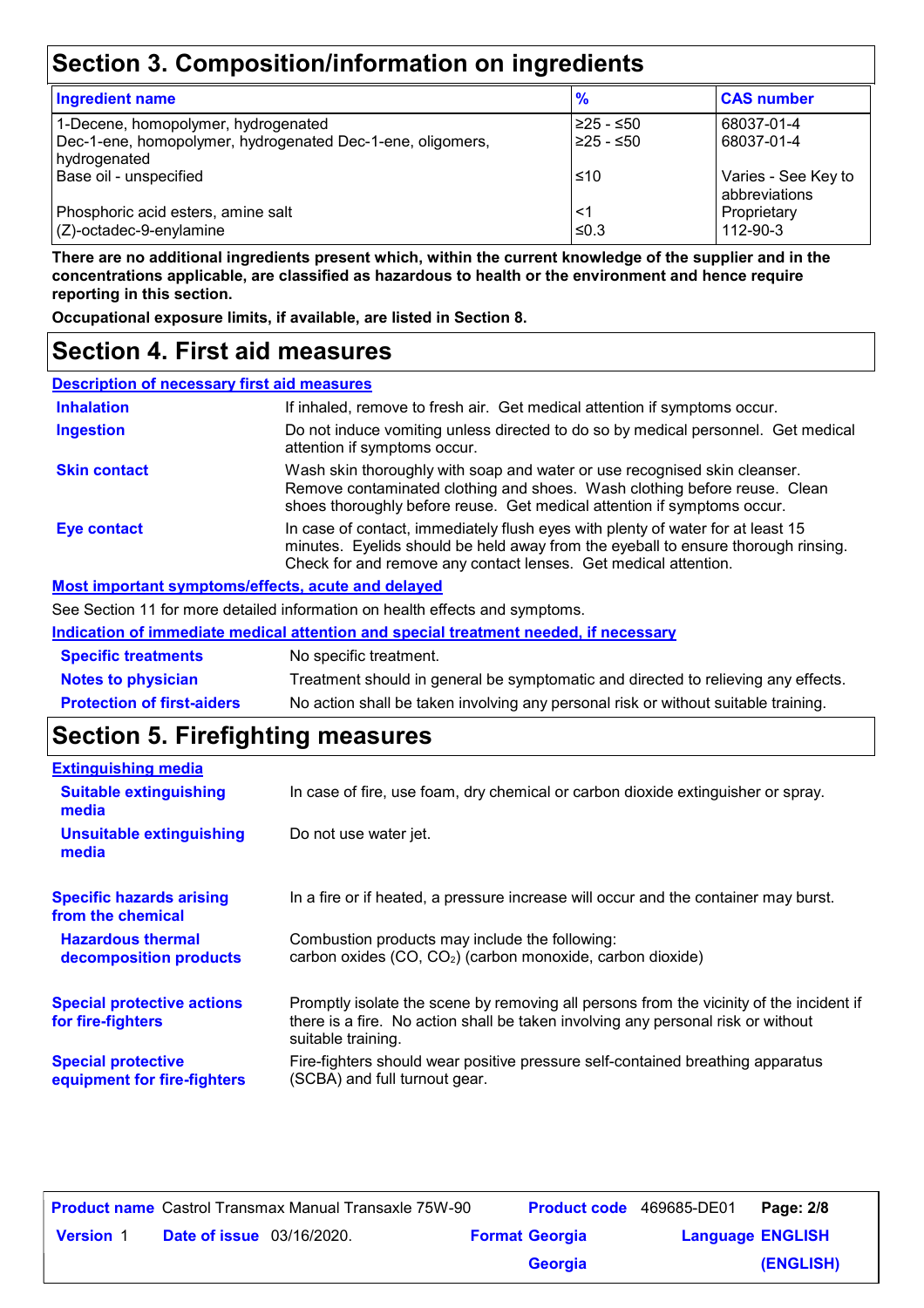# **Section 6. Accidental release measures**

|                                                             | <b>Personal precautions, protective equipment and emergency procedures</b>                                                                                                                                                                                                                                                                                                                         |
|-------------------------------------------------------------|----------------------------------------------------------------------------------------------------------------------------------------------------------------------------------------------------------------------------------------------------------------------------------------------------------------------------------------------------------------------------------------------------|
| For non-emergency<br>personnel                              | No action shall be taken involving any personal risk or without suitable training.<br>Evacuate surrounding areas. Keep unnecessary and unprotected personnel from<br>entering. Do not touch or walk through spilt material. Put on appropriate personal<br>protective equipment. Floors may be slippery; use care to avoid falling.                                                                |
| For emergency responders                                    | If specialised clothing is required to deal with the spillage, take note of any<br>information in Section 8 on suitable and unsuitable materials. See also the<br>information in "For non-emergency personnel".                                                                                                                                                                                    |
| <b>Environmental precautions</b>                            | Avoid dispersal of spilt material and runoff and contact with soil, waterways, drains<br>and sewers. Inform the relevant authorities if the product has caused environmental<br>pollution (sewers, waterways, soil or air).                                                                                                                                                                        |
| <b>Methods and material for containment and cleaning up</b> |                                                                                                                                                                                                                                                                                                                                                                                                    |
| <b>Small spill</b>                                          | Stop leak if without risk. Move containers from spill area. Absorb with an inert<br>material and place in an appropriate waste disposal container. Dispose of via a<br>licensed waste disposal contractor.                                                                                                                                                                                         |
| <b>Large spill</b>                                          | Stop leak if without risk. Move containers from spill area. Prevent entry into sewers,<br>water courses, basements or confined areas. Contain and collect spillage with non-<br>combustible, absorbent material e.g. sand, earth, vermiculite or diatomaceous earth<br>and place in container for disposal according to local regulations. Dispose of via a<br>licensed waste disposal contractor. |

### **Section 7. Handling and storage**

#### **Precautions for safe handling**

| <b>Protective measures</b>                                                       | Put on appropriate personal protective equipment (see Section 8).                                                                                                                                                                                                                                                                                                                                                                                                                                                                                                                              |
|----------------------------------------------------------------------------------|------------------------------------------------------------------------------------------------------------------------------------------------------------------------------------------------------------------------------------------------------------------------------------------------------------------------------------------------------------------------------------------------------------------------------------------------------------------------------------------------------------------------------------------------------------------------------------------------|
| <b>Advice on general</b><br>occupational hygiene                                 | Eating, drinking and smoking should be prohibited in areas where this material is<br>handled, stored and processed. Wash thoroughly after handling. Remove<br>contaminated clothing and protective equipment before entering eating areas. See<br>also Section 8 for additional information on hygiene measures.                                                                                                                                                                                                                                                                               |
| <b>Conditions for safe storage,</b><br>including any<br><b>incompatibilities</b> | Store in accordance with local regulations. Store in original container protected<br>from direct sunlight in a dry, cool and well-ventilated area, away from incompatible<br>materials (see Section 10) and food and drink. Keep container tightly closed and<br>sealed until ready for use. Store and use only in equipment/containers designed for<br>use with this product. Containers that have been opened must be carefully resealed<br>and kept upright to prevent leakage. Do not store in unlabelled containers. Use<br>appropriate containment to avoid environmental contamination. |
| <b>Not suitable</b>                                                              | Prolonged exposure to elevated temperature.                                                                                                                                                                                                                                                                                                                                                                                                                                                                                                                                                    |

#### **Section 8. Exposure controls/personal protection**

#### **Control parameters Occupational exposure limits**

| None.                                      |                                 |                                                                                                                                                                                                                                                                                                                                                                                                                                                                                                                                                                                                                         |                       |             |                         |
|--------------------------------------------|---------------------------------|-------------------------------------------------------------------------------------------------------------------------------------------------------------------------------------------------------------------------------------------------------------------------------------------------------------------------------------------------------------------------------------------------------------------------------------------------------------------------------------------------------------------------------------------------------------------------------------------------------------------------|-----------------------|-------------|-------------------------|
| <b>Appropriate engineering</b><br>controls |                                 | Provide exhaust ventilation or other engineering controls to keep the relevant<br>airborne concentrations below their respective occupational exposure limits.<br>All activities involving chemicals should be assessed for their risks to health, to<br>ensure exposures are adequately controlled. Personal protective equipment should<br>only be considered after other forms of control measures (e.g. engineering controls)<br>have been suitably evaluated. Personal protective equipment should conform to<br>appropriate standards, be suitable for use, be kept in good condition and properly<br>maintained. |                       |             |                         |
|                                            |                                 | <b>Product name</b> Castrol Transmax Manual Transaxle 75W-90                                                                                                                                                                                                                                                                                                                                                                                                                                                                                                                                                            | <b>Product code</b>   | 469685-DE01 | Page: 3/8               |
| <b>Version 1</b>                           | <b>Date of issue</b> 03/16/2020 |                                                                                                                                                                                                                                                                                                                                                                                                                                                                                                                                                                                                                         | <b>Format Georgia</b> |             | <b>Language ENGLISH</b> |
|                                            |                                 |                                                                                                                                                                                                                                                                                                                                                                                                                                                                                                                                                                                                                         | Georgia               |             | <b>(ENGLISH)</b>        |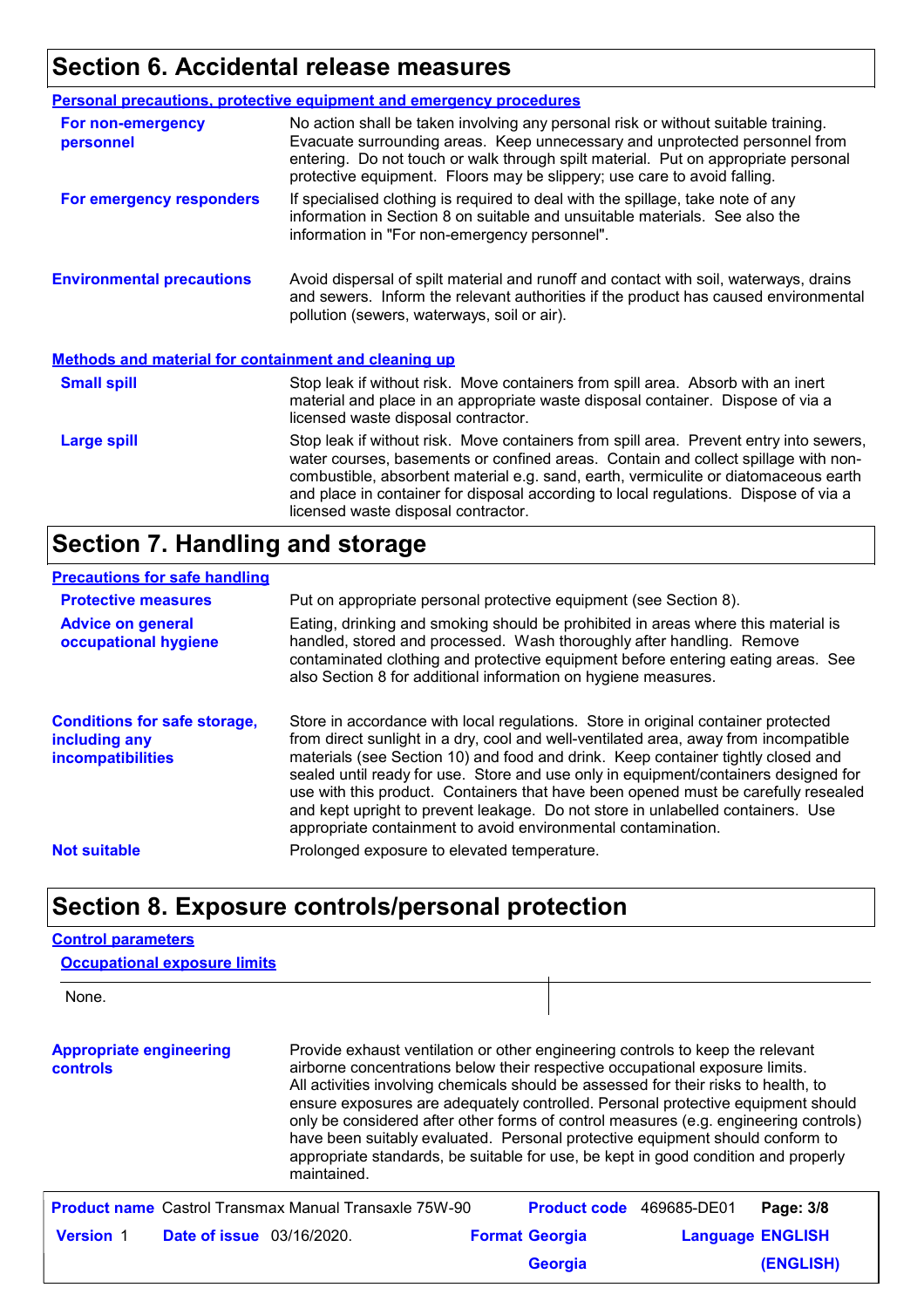# **Section 8. Exposure controls/personal protection**

|                                           | Your supplier of personal protective equipment should be consulted for advice on<br>selection and appropriate standards. For further information contact your national<br>organisation for standards.<br>The final choice of protective equipment will depend upon a risk assessment. It is<br>important to ensure that all items of personal protective equipment are compatible.                                                                                                                                                                                                                                                                                                                                                                                                              |
|-------------------------------------------|-------------------------------------------------------------------------------------------------------------------------------------------------------------------------------------------------------------------------------------------------------------------------------------------------------------------------------------------------------------------------------------------------------------------------------------------------------------------------------------------------------------------------------------------------------------------------------------------------------------------------------------------------------------------------------------------------------------------------------------------------------------------------------------------------|
| <b>Environmental exposure</b><br>controls | Emissions from ventilation or work process equipment should be checked to ensure<br>they comply with the requirements of environmental protection legislation. In some<br>cases, fume scrubbers, filters or engineering modifications to the process<br>equipment will be necessary to reduce emissions to acceptable levels.                                                                                                                                                                                                                                                                                                                                                                                                                                                                   |
| <b>Individual protection measures</b>     |                                                                                                                                                                                                                                                                                                                                                                                                                                                                                                                                                                                                                                                                                                                                                                                                 |
| <b>Hygiene measures</b>                   | Wash hands, forearms and face thoroughly after handling chemical products, before<br>eating, smoking and using the lavatory and at the end of the working period.<br>Appropriate techniques should be used to remove potentially contaminated clothing.<br>Wash contaminated clothing before reusing. Ensure that eyewash stations and<br>safety showers are close to the workstation location.                                                                                                                                                                                                                                                                                                                                                                                                 |
| <b>Eye/face protection</b>                | Safety glasses with side shields.                                                                                                                                                                                                                                                                                                                                                                                                                                                                                                                                                                                                                                                                                                                                                               |
| <b>Skin protection</b>                    |                                                                                                                                                                                                                                                                                                                                                                                                                                                                                                                                                                                                                                                                                                                                                                                                 |
| <b>Hand protection</b>                    | Wear protective gloves if prolonged or repeated contact is likely. Wear chemical<br>resistant gloves. Recommended: Nitrile gloves. The correct choice of protective<br>gloves depends upon the chemicals being handled, the conditions of work and use,<br>and the condition of the gloves (even the best chemically resistant glove will break<br>down after repeated chemical exposures). Most gloves provide only a short time of<br>protection before they must be discarded and replaced. Because specific work<br>environments and material handling practices vary, safety procedures should be<br>developed for each intended application. Gloves should therefore be chosen in<br>consultation with the supplier/manufacturer and with a full assessment of the<br>working conditions. |
| <b>Body protection</b>                    | Use of protective clothing is good industrial practice.<br>Personal protective equipment for the body should be selected based on the task<br>being performed and the risks involved and should be approved by a specialist<br>before handling this product.<br>Cotton or polyester/cotton overalls will only provide protection against light<br>superficial contamination that will not soak through to the skin. Overalls should be<br>laundered on a regular basis. When the risk of skin exposure is high (e.g. when<br>cleaning up spillages or if there is a risk of splashing) then chemical resistant aprons<br>and/or impervious chemical suits and boots will be required.                                                                                                           |
| <b>Respiratory protection</b>             | In case of insufficient ventilation, wear suitable respiratory equipment.<br>The correct choice of respiratory protection depends upon the chemicals being<br>handled, the conditions of work and use, and the condition of the respiratory<br>equipment. Safety procedures should be developed for each intended application.<br>Respiratory protection equipment should therefore be chosen in consultation with<br>the supplier/manufacturer and with a full assessment of the working conditions.                                                                                                                                                                                                                                                                                           |

# **Section 9. Physical and chemical properties**

| <b>Appearance</b>       |                                        |
|-------------------------|----------------------------------------|
| <b>Physical state</b>   | Liquid.                                |
| <b>Colour</b>           | Amber.                                 |
| <b>Odour</b>            | Not available.                         |
| <b>Odour threshold</b>  | Not available.                         |
| рH                      | Not available.                         |
| <b>Melting point</b>    | Not available.                         |
| <b>Boiling point</b>    | Not available.                         |
| <b>Flash point</b>      | Open cup: >180°C (>356°F) [Cleveland.] |
| <b>Evaporation rate</b> | Not available.                         |
|                         |                                        |

|                  |                                  | <b>Product name</b> Castrol Transmax Manual Transaxle 75W-90 | <b>Product code</b> 469685-DE01 |                         | Page: 4/8 |
|------------------|----------------------------------|--------------------------------------------------------------|---------------------------------|-------------------------|-----------|
| <b>Version 1</b> | <b>Date of issue</b> 03/16/2020. |                                                              | <b>Format Georgia</b>           | <b>Language ENGLISH</b> |           |
|                  |                                  |                                                              | <b>Georgia</b>                  |                         | (ENGLISH) |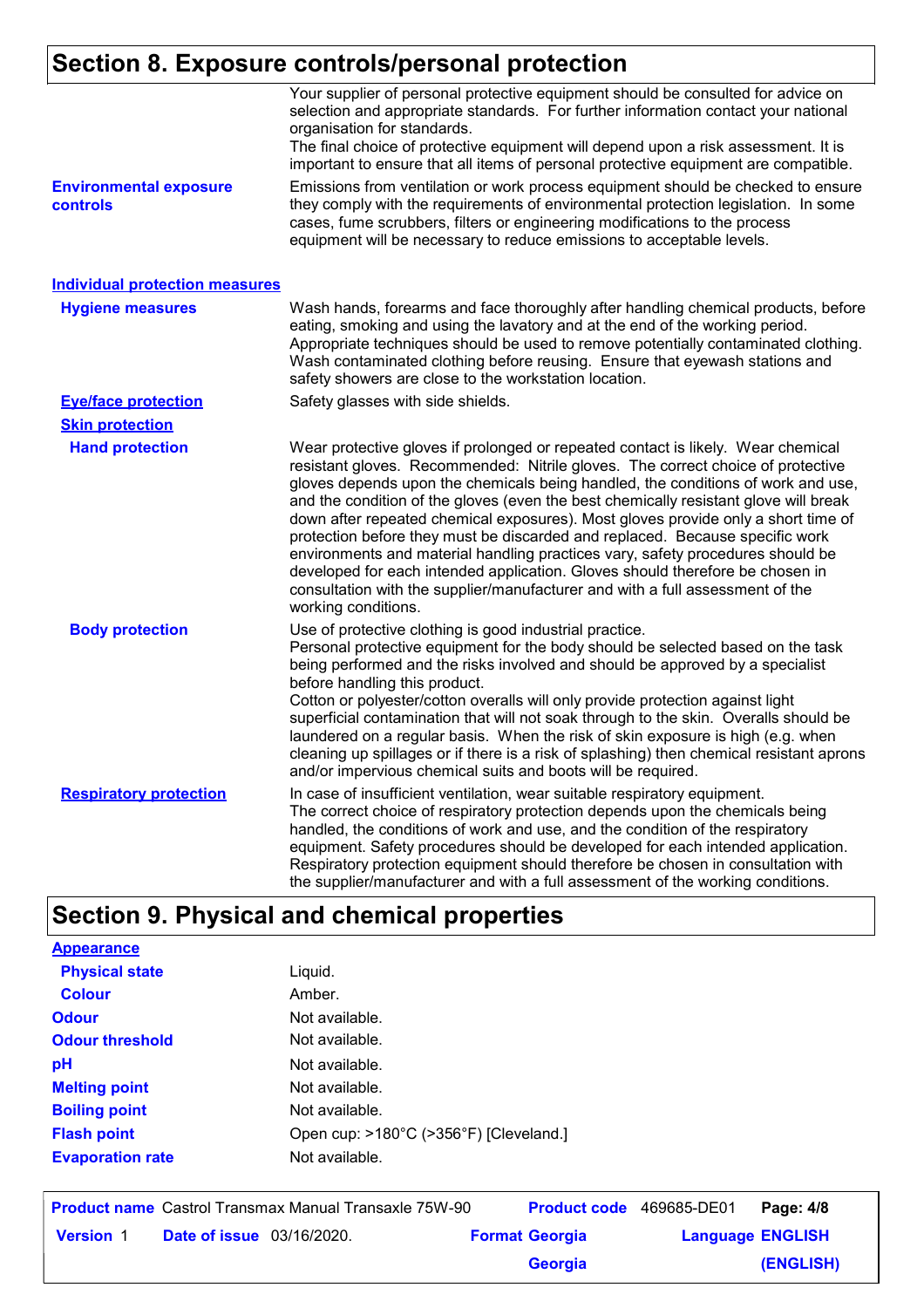# **Section 9. Physical and chemical properties**

| <b>Flammability (solid, gas)</b>                  | Not applicable. Based on - Physical state                                                                                                |
|---------------------------------------------------|------------------------------------------------------------------------------------------------------------------------------------------|
| Lower and upper explosive<br>(flammable) limits   | Not available.                                                                                                                           |
| <b>Vapour pressure</b>                            | Not available.                                                                                                                           |
| <b>Vapour density</b>                             | Not available.                                                                                                                           |
| <b>Relative density</b>                           | Not available.                                                                                                                           |
| <b>Density</b>                                    | $\leq$ 1000 kg/m <sup>3</sup> (<1 g/cm <sup>3</sup> ) at 15 <sup>°</sup> C                                                               |
| <b>Solubility</b>                                 | insoluble in water.                                                                                                                      |
| <b>Partition coefficient: n-</b><br>octanol/water | Not available.                                                                                                                           |
| <b>Auto-ignition temperature</b>                  | Not available.                                                                                                                           |
| <b>Decomposition temperature</b>                  | Not available.                                                                                                                           |
| <b>Viscosity</b>                                  | Kinematic: 77.58 mm <sup>2</sup> /s (77.58 cSt) at $40^{\circ}$ C<br>Kinematic: 14.63 mm <sup>2</sup> /s (14.63 cSt) at 100 $^{\circ}$ C |

### **Section 10. Stability and reactivity**

| <b>Reactivity</b>                            | No specific test data available for this product. Refer to Conditions to avoid and<br>Incompatible materials for additional information.                                   |
|----------------------------------------------|----------------------------------------------------------------------------------------------------------------------------------------------------------------------------|
| <b>Chemical stability</b>                    | The product is stable.                                                                                                                                                     |
| <b>Possibility of hazardous</b><br>reactions | Under normal conditions of storage and use, hazardous reactions will not occur.<br>Under normal conditions of storage and use, hazardous polymerisation will not<br>occur. |
| <b>Conditions to avoid</b>                   | Avoid all possible sources of ignition (spark or flame).                                                                                                                   |
| <b>Incompatible materials</b>                | Reactive or incompatible with the following materials: oxidising materials.                                                                                                |
| <b>Hazardous decomposition</b><br>products   | Under normal conditions of storage and use, hazardous decomposition products<br>should not be produced.                                                                    |

### **Section 11. Toxicological information**

#### **Information on toxicological effects**

**Specific target organ toxicity (single exposure)**

| <b>Name</b>                                        | <b>Category</b> | <b>Route of</b><br>exposure | <b>Target organs</b>            |
|----------------------------------------------------|-----------------|-----------------------------|---------------------------------|
| $(Z)$ -octadec-9-enylamine                         | Category 3      | Not applicable.             | Respiratory tract<br>irritation |
| Specific target organ toxicity (repeated exposure) |                 |                             |                                 |
| <b>Name</b>                                        | <b>Category</b> | <b>Route of</b><br>exposure | <b>Target organs</b>            |
| $(Z)$ -octadec-9-enylamine                         | Category 2      | Not determined              | Not determined                  |

**Aspiration hazard**

|                  |                                  | <b>Product name</b> Castrol Transmax Manual Transaxle 75W-90 | Product code 469685-DE01 |                         | Page: 5/8 |
|------------------|----------------------------------|--------------------------------------------------------------|--------------------------|-------------------------|-----------|
| <b>Version 1</b> | <b>Date of issue</b> 03/16/2020. |                                                              | <b>Format Georgia</b>    | <b>Language ENGLISH</b> |           |
|                  |                                  |                                                              | Georgia                  |                         | (ENGLISH) |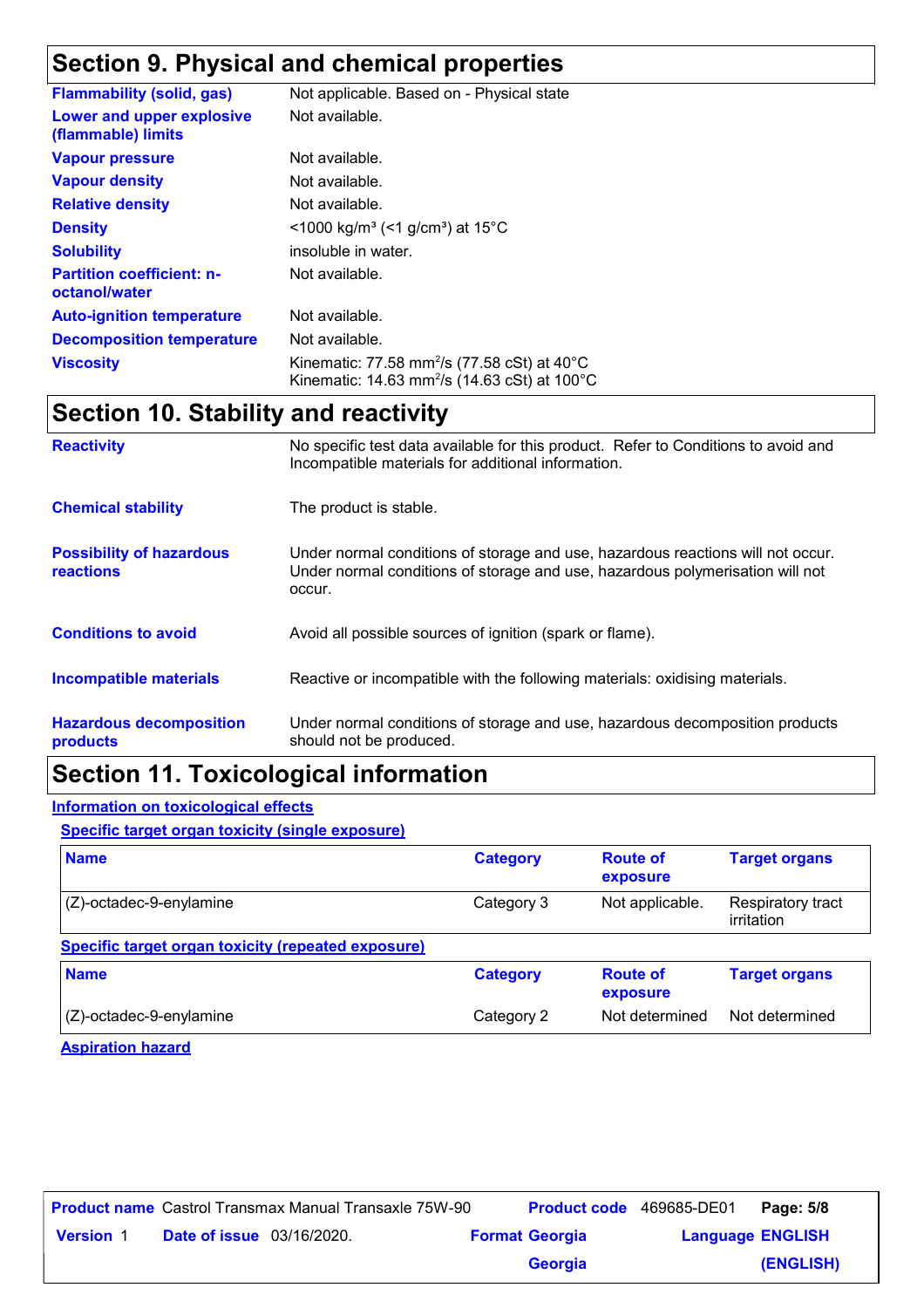# **Section 11. Toxicological information**

| <b>Name</b>                                                                                                       |                                                                                                     | <b>Result</b>                                                                          |
|-------------------------------------------------------------------------------------------------------------------|-----------------------------------------------------------------------------------------------------|----------------------------------------------------------------------------------------|
| 1-Decene, homopolymer, hydrogenated<br>Dec-1-ene, homopolymer, hydrogenated Dec-1-ene, oligomers,<br>hydrogenated |                                                                                                     | <b>ASPIRATION HAZARD - Category 1</b><br><b>ASPIRATION HAZARD - Category 1</b>         |
| Base oil - unspecified<br>(Z)-octadec-9-enylamine                                                                 |                                                                                                     | <b>ASPIRATION HAZARD - Category 1</b><br><b>ASPIRATION HAZARD - Category 1</b>         |
| <b>Information on likely routes</b><br>of exposure                                                                | Routes of entry anticipated: Dermal, Inhalation.                                                    |                                                                                        |
| <b>Potential acute health effects</b>                                                                             |                                                                                                     |                                                                                        |
| <b>Eye contact</b>                                                                                                | No known significant effects or critical hazards.                                                   |                                                                                        |
| <b>Inhalation</b>                                                                                                 | Vapour inhalation under ambient conditions is not normally a problem due to low<br>vapour pressure. |                                                                                        |
| <b>Skin contact</b>                                                                                               | Defatting to the skin. May cause skin dryness and irritation.                                       |                                                                                        |
| <b>Ingestion</b>                                                                                                  | No known significant effects or critical hazards.                                                   |                                                                                        |
|                                                                                                                   | <b>Symptoms related to the physical, chemical and toxicological characteristics</b>                 |                                                                                        |
| <b>Eye contact</b>                                                                                                | No specific data.                                                                                   |                                                                                        |
| <b>Inhalation</b>                                                                                                 | thermal decomposition products occurs.                                                              | May be harmful by inhalation if exposure to vapour, mists or fumes resulting from      |
| <b>Skin contact</b>                                                                                               | Adverse symptoms may include the following:<br>irritation<br>dryness<br>cracking                    |                                                                                        |
| <b>Ingestion</b>                                                                                                  | No specific data.                                                                                   |                                                                                        |
|                                                                                                                   | Delayed and immediate effects as well as chronic effects from short and long-term exposure          |                                                                                        |
| <b>Eye contact</b>                                                                                                |                                                                                                     | Potential risk of transient stinging or redness if accidental eye contact occurs.      |
| <b>Inhalation</b>                                                                                                 | of the respiratory tract.                                                                           | Overexposure to the inhalation of airborne droplets or aerosols may cause irritation   |
| <b>Skin contact</b>                                                                                               | or dermatitis.                                                                                      | Prolonged or repeated contact can defat the skin and lead to irritation, cracking and/ |
| <b>Ingestion</b>                                                                                                  | Ingestion of large quantities may cause nausea and diarrhoea.                                       |                                                                                        |
| <b>Potential chronic health effects</b>                                                                           |                                                                                                     |                                                                                        |
| <b>General</b>                                                                                                    | No known significant effects or critical hazards.                                                   |                                                                                        |
| <b>Carcinogenicity</b>                                                                                            | No known significant effects or critical hazards.                                                   |                                                                                        |
| <b>Mutagenicity</b>                                                                                               | No known significant effects or critical hazards.                                                   |                                                                                        |
| <b>Teratogenicity</b>                                                                                             | No known significant effects or critical hazards.                                                   |                                                                                        |
| <b>Developmental effects</b>                                                                                      | No known significant effects or critical hazards.                                                   |                                                                                        |
| <b>Fertility effects</b>                                                                                          | No known significant effects or critical hazards.                                                   |                                                                                        |

### **Section 12. Ecological information**

**Environmental effects** No known significant effects or critical hazards.

#### **Persistence and degradability**

Partially biodegradable.

#### **Bioaccumulative potential**

|                  |                                  | <b>Product name</b> Castrol Transmax Manual Transaxle 75W-90 | <b>Product code</b> 469685-DE01 |                         | Page: 6/8 |
|------------------|----------------------------------|--------------------------------------------------------------|---------------------------------|-------------------------|-----------|
| <b>Version 1</b> | <b>Date of issue</b> 03/16/2020. |                                                              | <b>Format Georgia</b>           | <b>Language ENGLISH</b> |           |
|                  |                                  |                                                              | <b>Georgia</b>                  |                         | (ENGLISH) |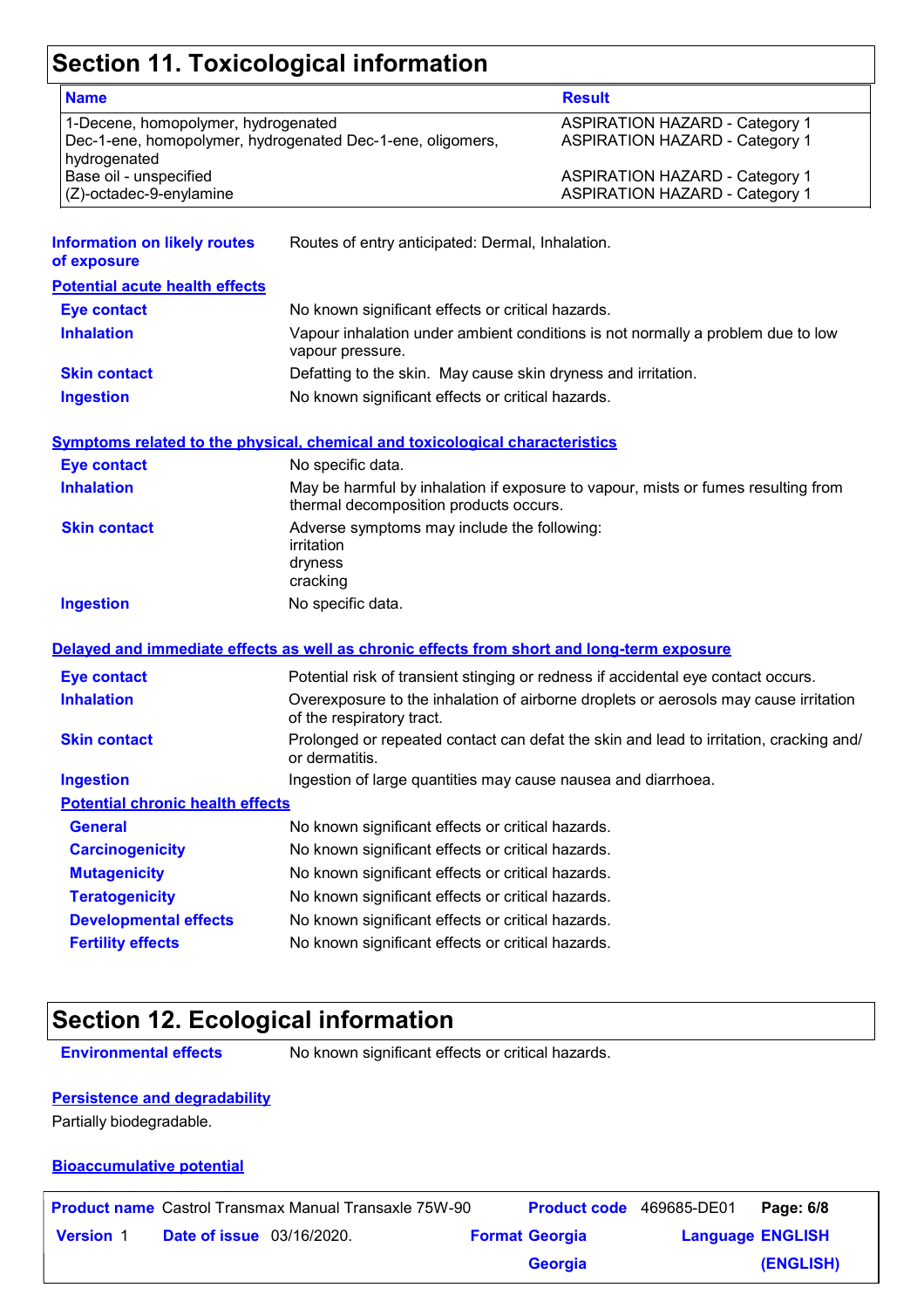### **Section 12. Ecological information**

This product is not expected to bioaccumulate through food chains in the environment.

| <b>Mobility in soil</b>             |                                                                                                                           |
|-------------------------------------|---------------------------------------------------------------------------------------------------------------------------|
| <b>Mobility</b>                     | Spillages may penetrate the soil causing ground water contamination.                                                      |
| <b>Other ecological information</b> | Spills may form a film on water surfaces causing physical damage to organisms.<br>Oxygen transfer could also be impaired. |

### **Section 13. Disposal considerations**

| <b>Disposal methods</b> | The generation of waste should be avoided or minimised wherever possible.<br>Significant quantities of waste product residues should not be disposed of via the<br>foul sewer but processed in a suitable effluent treatment plant. Dispose of surplus<br>and non-recyclable products via a licensed waste disposal contractor. Disposal of<br>this product, solutions and any by-products should at all times comply with the<br>requirements of environmental protection and waste disposal legislation and any<br>regional local authority requirements. Waste packaging should be recycled.<br>Incineration or landfill should only be considered when recycling is not feasible. This<br>material and its container must be disposed of in a safe way. Empty containers or<br>liners may retain some product residues. Avoid dispersal of spilt material and runoff |
|-------------------------|--------------------------------------------------------------------------------------------------------------------------------------------------------------------------------------------------------------------------------------------------------------------------------------------------------------------------------------------------------------------------------------------------------------------------------------------------------------------------------------------------------------------------------------------------------------------------------------------------------------------------------------------------------------------------------------------------------------------------------------------------------------------------------------------------------------------------------------------------------------------------|
|                         | and contact with soil, waterways, drains and sewers.                                                                                                                                                                                                                                                                                                                                                                                                                                                                                                                                                                                                                                                                                                                                                                                                                     |

#### **Section 14. Transport information**

|                                      | <b>IMDG</b>              | <b>IATA</b>              |
|--------------------------------------|--------------------------|--------------------------|
| <b>UN number</b>                     | Not regulated.           | Not regulated.           |
| <b>UN proper</b><br>shipping name    | $\overline{\phantom{a}}$ | $\overline{\phantom{a}}$ |
| <b>Transport hazard</b><br>class(es) | $\overline{\phantom{a}}$ | $\overline{\phantom{a}}$ |
| <b>Packing group</b>                 | $\overline{\phantom{a}}$ | $\overline{\phantom{a}}$ |
| <b>Environmental</b><br>hazards      | No.                      | No.                      |
| <b>Additional</b><br>information     | $\overline{\phantom{a}}$ | $\overline{\phantom{a}}$ |

**Special precautions for user** Not available.

### **Section 15. Regulatory information**

| <b>Regulation according to other foreign laws</b>            |                                                                                                                                |  |
|--------------------------------------------------------------|--------------------------------------------------------------------------------------------------------------------------------|--|
| <b>REACH Status</b>                                          | The company, as identified in Section 1, sells this product in the EU in compliance<br>with the current requirements of REACH. |  |
| <b>United States inventory</b><br>(TSCA 8b)                  | All components are active or exempted.                                                                                         |  |
| <b>Australia inventory (AICS)</b>                            | All components are listed or exempted.                                                                                         |  |
| <b>Canada inventory</b>                                      | All components are listed or exempted.                                                                                         |  |
| <b>China inventory (IECSC)</b>                               | All components are listed or exempted.                                                                                         |  |
| <b>Product name</b> Castrol Transmax Manual Transaxle 75W-90 | <b>Product code</b><br>469685-DE01<br>Page: 7/8                                                                                |  |
| <b>Version 1</b><br><b>Date of issue</b> 03/16/2020.         | <b>Format Georgia</b><br><b>Language ENGLISH</b>                                                                               |  |

**Georgia**

**(ENGLISH)**